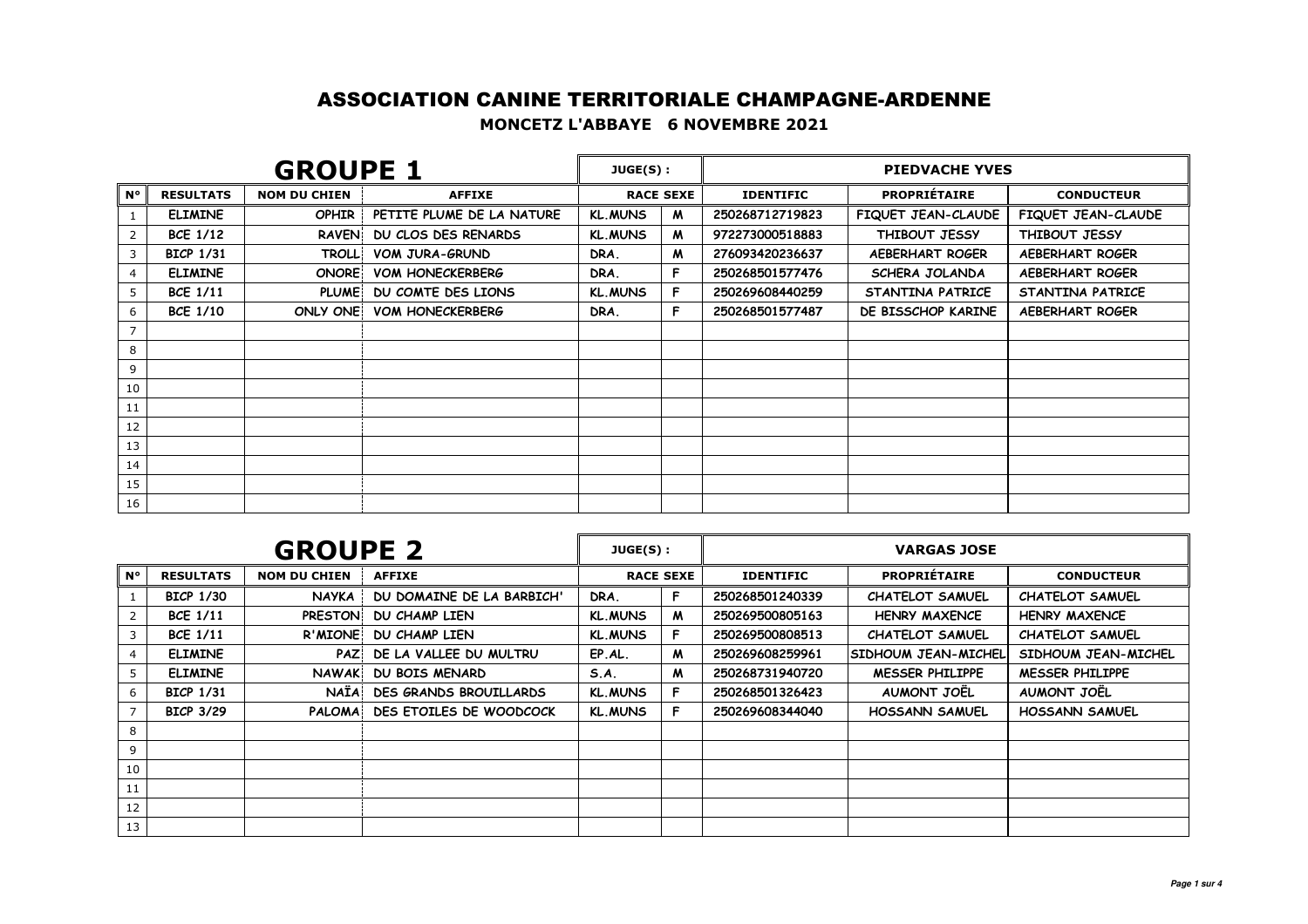| <b>GROUPE 3</b> |                  |                     |                        | JUGE(S):       |                  | <b>BRENUCHON BERNARD</b>                |                       |                     |  |
|-----------------|------------------|---------------------|------------------------|----------------|------------------|-----------------------------------------|-----------------------|---------------------|--|
| $N^{\circ}$     | <b>RESULTATS</b> | <b>NOM DU CHIEN</b> | <b>AFFIXE</b>          |                | <b>RACE SEXE</b> | <b>PROPRIÉTAIRE</b><br><b>IDENTIFIC</b> |                       | <b>CONDUCTEUR</b>   |  |
|                 | BICP 1 CACIT     | <b>NOVAK</b>        | DE LA VALLEE DE LA PY  | <b>KL.MUNS</b> | M                | 250268601071622                         | MONGRENIER PHILIPPE   | MONGRENIER PHILIPPE |  |
|                 | <b>BICP 2/30</b> | <b>ORY</b>          | DE LA VALLEE DE LA PY  | <b>KL.MUNS</b> | F.               | 250268501563911                         | MONGRENIER PHILIPPE   | MONGRENIER PHILIPPE |  |
| 3               | <b>BICP 2/30</b> | QIKO                | DU CLOS DE REVE D'OR   | BR.AL.         | M                | 967000009935374                         | <b>FASCELLA GIANI</b> | MONGRENIER PHILIPPE |  |
| 4               | <b>BCE 1/12</b>  | POP CORN            | DES PATTES DE LYS      | <b>KL.MUNS</b> | M                | 250269608194043                         | SOFISTI DELPHINE      | MONGRENIER PHILIPPE |  |
| 5               | <b>BICP 1/32</b> | <b>OLA</b>          | <b>DU MONT CHANOIS</b> | BRET.          | F                | 250268732183413                         | MORIN MICHEL          | MONGRENIER PHILIPPE |  |
| 6               | <b>BICP 2/31</b> | <b>MILAN</b>        | DE LA VALLEE DE LA PY  | <b>KL.MUNS</b> | M                | 250268601070408                         | MONNET GILLES         | MONGRENIER PHILIPPE |  |
|                 | <b>BICP 1/31</b> | LASKA               | <b>VOM ZEHNTHOF</b>    | BR.AL.         | F                | 250269606483232                         | <b>GROH CLAUDE</b>    | <b>GROH CLAUDE</b>  |  |
| 8               |                  |                     |                        |                |                  |                                         |                       |                     |  |
| 9               |                  |                     |                        |                |                  |                                         |                       |                     |  |
| 10              |                  |                     |                        |                |                  |                                         |                       |                     |  |
| 11              |                  |                     |                        |                |                  |                                         |                       |                     |  |
| 12              |                  |                     |                        |                |                  |                                         |                       |                     |  |
| 13              |                  |                     |                        |                |                  |                                         |                       |                     |  |
| 14              |                  |                     |                        |                |                  |                                         |                       |                     |  |
| 15              |                  |                     |                        |                |                  |                                         |                       |                     |  |
| 16              |                  |                     |                        |                |                  |                                         |                       |                     |  |

| <b>GROUPE 4</b> |                  |                     |                             | JUGE(S): |                  | <b>BOULOT CHRISTINE</b>                 |                       |                              |  |
|-----------------|------------------|---------------------|-----------------------------|----------|------------------|-----------------------------------------|-----------------------|------------------------------|--|
| <b>N°</b>       | <b>RESULTATS</b> | <b>NOM DU CHIEN</b> | <b>AFFIXE</b>               |          | <b>RACE SEXE</b> | <b>PROPRIÉTAIRE</b><br><b>IDENTIFIC</b> |                       | <b>CONDUCTEUR</b>            |  |
|                 | <b>ELIMINE</b>   | OTELO               | DES VOIX DE L'ARGONNE       | DEU, WAC | M                | 250268732468019                         | <b>GENAY BERNARD</b>  | <b>GENAY BERNARD</b>         |  |
| $\overline{2}$  | <b>BICP 2/29</b> | <b>PETRUS</b>       | DES MONTS DE BLOND          | RET.L.   | M                | 250268501680506                         | LAURE GRANDAME SYLVIE | <b>LAURE GRANDAME SYLVIE</b> |  |
| 3               | <b>BICP 3/21</b> | PLUME.              | <b>DES ROSEAUXDU DER</b>    | RET.L.   | F.               | 981000010701916                         | DE MIANVILLE LETITIA  | DE MIANVILLE LAETITIA        |  |
| 4               | <b>BICP 2/28</b> | <b>PROSPER</b>      | <b>DU LABRAMOUR D'OTHYS</b> | RET.L.   | M                | 250269811646814                         | <b>LEGRAND HERVE</b>  | <b>LEGRAND HERVE</b>         |  |
| 5               | <b>ELIMINE</b>   | <b>MOKA</b>         | $\mathbf{o}$                | RET.L.   | F.               | 941000019149012                         | DE MIANVILLE LETITIA  | DE MIANVILLE LAETITIA        |  |
| 6               | <b>RETIRE</b>    | IRISH ICE CREAM     | <b>DYANA'LYS</b>            | RET.L.   | M                | 250268710349694                         | CAUSSINUS BERNARD     | LAURE GRANDAME SYLVIE        |  |
| $\overline{7}$  |                  |                     |                             |          |                  |                                         |                       |                              |  |
| 8               |                  |                     |                             |          |                  |                                         |                       |                              |  |
| 9               |                  |                     |                             |          |                  |                                         |                       |                              |  |
| 10              |                  |                     |                             |          |                  |                                         |                       |                              |  |
| 11              |                  |                     |                             |          |                  |                                         |                       |                              |  |
| 12              |                  |                     |                             |          |                  |                                         |                       |                              |  |
| 13              |                  |                     |                             |          |                  |                                         |                       |                              |  |
| 14              |                  |                     |                             |          |                  |                                         |                       |                              |  |
| 15              |                  |                     |                             |          |                  |                                         |                       |                              |  |